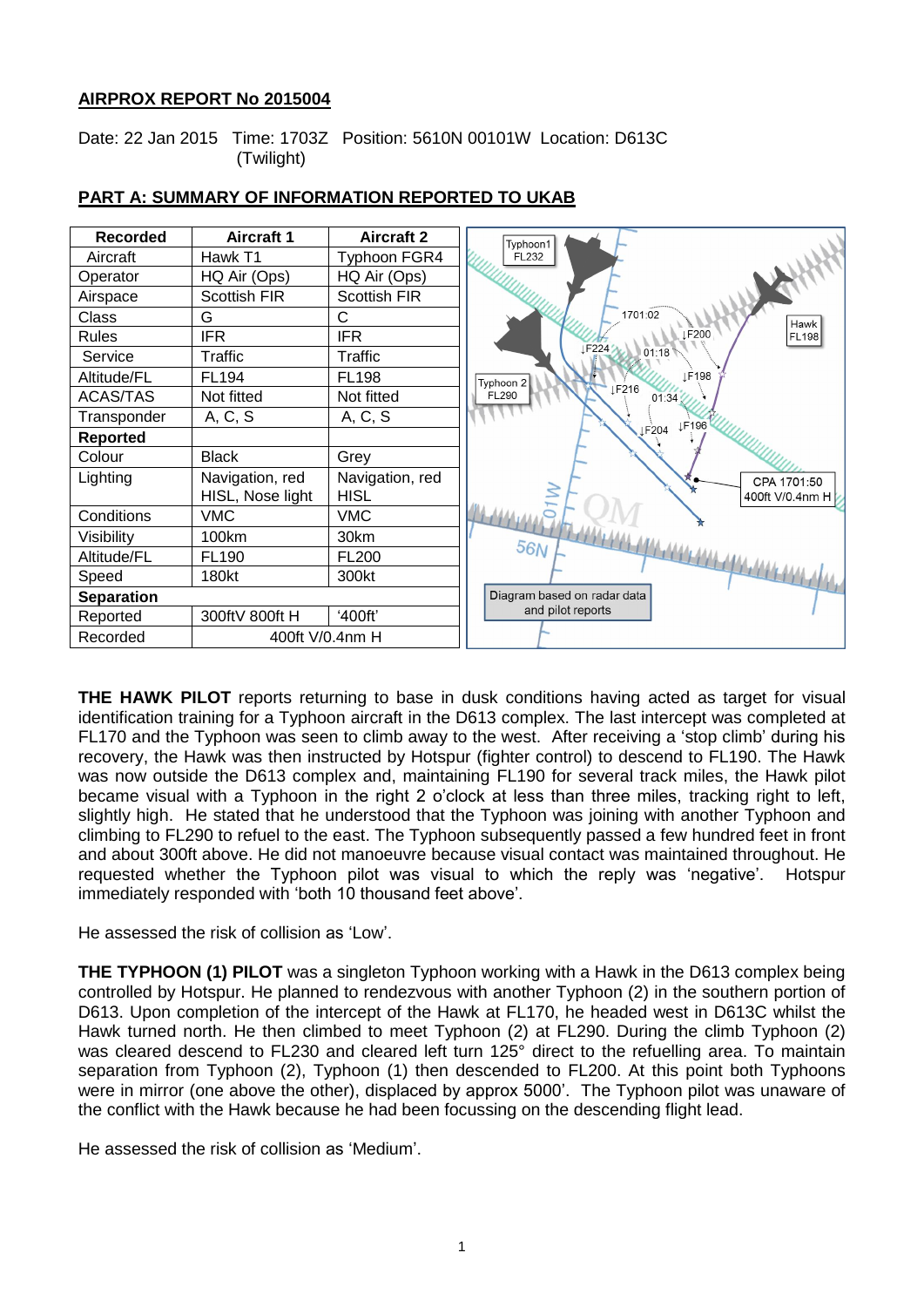**THE HOTSPUR CONTROLLER** reports controlling the Typhoon and Hawk prior to the Hawk returning to base and the Typhoon joining a tanker in AARA5. Typhoon (1) turned away from the Hawk to join Typhoon (2) at FL290 and began a climb. He thought Typhoon (1) would climb to level with Typhoon (2) as they had previously confirmed that they would be joining the tanker together. At this point, the Hawk turned onto a southerly heading and was initially approved a climb to FL240, this was corrected to a descent to FL190 as the Typhoons were joining above his position. In order to expedite the join between the Typhoons and action their descent for the tanker, Typhoon (2) had been approved a descent to FL230. As the two Typhoon radar plots merged, a left turn was approved for them to route towards the tanker. At this point, Typhoon (1) had in fact descended to FL196. The controller assumed that because Typhoon (1) was 'self joining' he would respond to changes in Typhoon (2)'s height to facilitate his join. The Hawk then questioned the Typhoon to confirm that they were visual as he had passed overhead.

He perceived the severity of the incident as 'Medium'.

**THE HOTSPUR FIGHTER ALLOCATOR** reports the Typhoon terminated his intercept and requested a join with another Typhoon who was at FL290 en route to meet a tanker. He asked the controller to call the Typhoon in and vector the Hawk south to clear them joining. The Typhoon called contact on the other Typhoon and turned away from the Hawk. At this point the controller instructed the Hawk to climb to FL240; however, on realising the Typhoons would need to descend for the tanker, he stopped the climb at FL200. He then descended the Hawk to FL190 to give himself extra separation. Initially the Typhoon had started to climb to join the other Typhoon, but then turned towards the Hawk and started to descend. From the Allocator's point of view, he had lost situational awareness on the Typhoon's height as he believed he was still in the climb and he had diverted his attention to the handover to the tanker.

### **Factual Background**

The Aberdeen weather was recorded at the time:

EGPD 221650Z 17008KT 6000 NSC 01/01 Q1019 NOSIG

### **Analysis and Investigation**

### **Military ATM**

The tape transcript between the Hawk (Capture 01), the Typhoons (Venom 81/82) and the Weapons Controller (WC) is below:

| From             | To               | <b>Transcription</b>                                                      | <b>Time</b> |
|------------------|------------------|---------------------------------------------------------------------------|-------------|
| <b>VM81</b>      | <b>WC</b>        | Venom 1, confirm Madras 42 is bullseye 179/100.                           | 16:58:01    |
| WC.              | VM81             | Negative, Madras 42 is bullseye 163/153.                                  | 16:58:06    |
| <b>VM82</b>      | All              | Venom 82 terminate terminate, request pick up and join Venom 81.          | 16:58:12    |
| CE01             | All              | Terminate Capture 1.                                                      | 16:58:19    |
| <b>WC</b>        | VM82             | Terminate Hotspur. Venom 81 bullseye 149/59, 29 thousand tracks<br>south. | 16:58:24    |
| <b>VM81</b>      | <b>WC</b>        | Venom 81 contact.                                                         | 16:58:30    |
| <b>VM82</b>      | <b>VM81</b>      | Venom 2, clear join tanker.                                               | 16:58:35    |
| <b>VM81</b>      | <b>VM82</b>      | Clear join, Venom 81.                                                     | 16:58:37    |
| <b>VM81</b>      | CE <sub>01</sub> | Capture 1 many thanks.                                                    | 16:58:51    |
| CE <sub>01</sub> | <b>VM81</b>      | No worries have a good one.                                               | 16:58:54    |
| <b>WC</b>        | CE <sub>01</sub> | Capture, Hotspur, vector south, confirm level of recovery and type.       | 16:59:00    |
| CE <sub>01</sub> | WC.              | Capture's in the climb flight level 270 and radar to PAR.                 | 16:59:07    |
| <b>WC</b>        | CE <sub>01</sub> | Hotspur.                                                                  | 16:59:15    |
| <b>WC</b>        | <b>VM82</b>      | VM82 playmate west.                                                       | 16:59:23    |
| <b>VM81</b>      | WC.              | (Steps on Hotspur) Madras 42 is now 165/146.                              | 16:59:24    |
| WC.              | VM82             | Affirm                                                                    | 16:59:30    |
| CE <sub>01</sub> | WC.              | Capture 1 request climb flight level 270.                                 | 16:59:34    |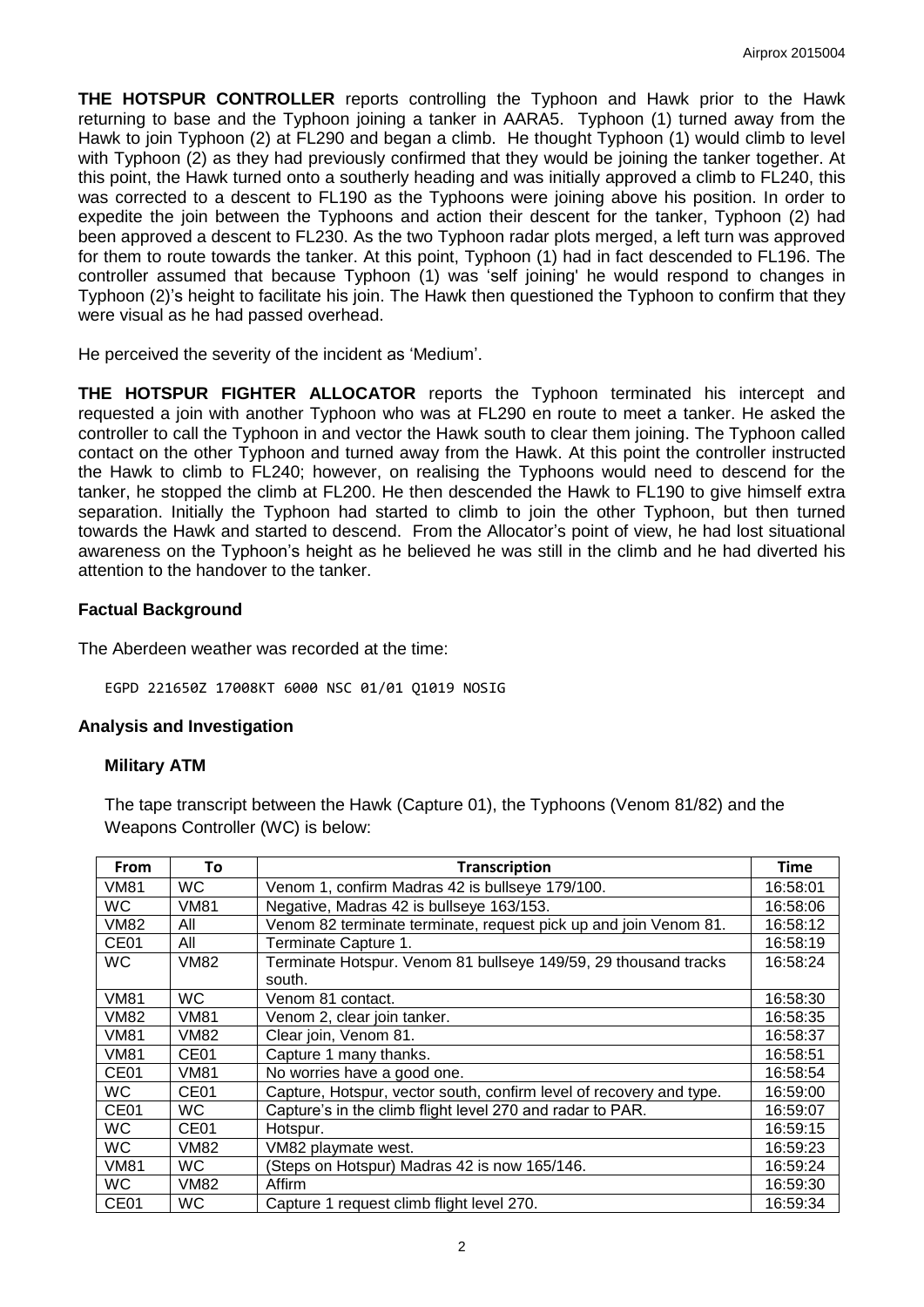| From        | To               | <b>Transcription</b>                                                 | <b>Time</b> |
|-------------|------------------|----------------------------------------------------------------------|-------------|
| <b>WC</b>   | CE <sub>01</sub> | Capture 1 approved climb flight level 240.                           | 16:59:44    |
| CE01        | <b>WC</b>        | Flight level 240 Capture 1.                                          | 16:59:48    |
| <b>VM82</b> | WC.              | Hotspur, Venom 82 requesting left turn own navigation for intercept. | 16:59:54    |
| <b>WC</b>   | <b>VM82</b>      | Venom approved.                                                      | 17:00:00    |
| <b>VM81</b> | <b>WC</b>        | Own navigation Venom 81.                                             | 17:00:04    |
| <b>WC</b>   | CE01             | Capture 1 stop climb flight level 200, descending playmates to low   | 17:00:06    |
|             |                  | level for handover to tanker.                                        |             |
| CE01        | <b>WC</b>        | Stop climb flight level 200 Capture.                                 | 17:00:11    |
| <b>WC</b>   | CE <sub>01</sub> | Capture 1 descend flight level 190 for handover to London.           | 17:01:01    |
| CE01        | <b>WC</b>        | Descend 190 Capture 1.                                               | 17:01:05    |
| <b>WC</b>   | <b>VM82</b>      | Venom 82 Radar Control at and above flight level 195 TRAs inactive.  | 17:01:11    |
| <b>VM82</b> | <b>WC</b>        | Radar Control Venom 82.                                              | 17:01:16    |
| <b>WC</b>   | VM81/82          | Venom, Hotspur, once you're clear of Capture I'm gonna descend       | 17:01:23    |
|             |                  | you flight level 190 for the tanker                                  |             |
| <b>VM82</b> | <b>WC</b>        | Venom copies.                                                        | 17:01:28    |
| <b>WC</b>   | <b>VM81</b>      | Venom 81 start descent flight level 230.                             | 17:02:03    |
| <b>VM81</b> | <b>WC</b>        | Start descent flight level 230 Venom 81.                             | 17:02:06    |
| CE01        | <b>VM82</b>      | Venom 82 Capture 1.                                                  | 17:02:18    |
| <b>VM82</b> | CE01             | Go for Venom 82.                                                     | 17:02:21    |
| CE01        | <b>VM82</b>      | Can you just confirm you were visual with us 50 seconds ago.         | 17:02:23    |
| <b>VM82</b> | CE <sub>01</sub> | Um, negative, visual with lead joining above.                        | 17:02:26    |
| CE01        | <b>VM82</b>      | Roger.                                                               | 17:02:31    |
| <b>WC</b>   | CE <sub>01</sub> | Capture Venom were 10 thousand above.                                | 17:02:35    |
| CE01        | WC               | Say again for Capture.                                               | 17:02:39    |
| <b>WC</b>   | CE <sub>01</sub> | Capture 1 Venom were 10 thousand feet above.                         | 17:02:43    |
| CE01        | <b>WC</b>        | I estimate 300 feet.                                                 | 17:02:46    |
| <b>WC</b>   | CE01             | Copied 300 feet.                                                     | 17:02:50    |

The Hawk pilot requested a climb to FL290 and was provided a climb to FL240 at 1659:44. At 1659:54 (Figure 1) Venom 82 requested left turn own navigation for intercept with Venom 81, which was approved by the WC.



Figure 1: Geometry at 1659:55 (Hawk 5123, Venom 81 5121, Venom 82 5122).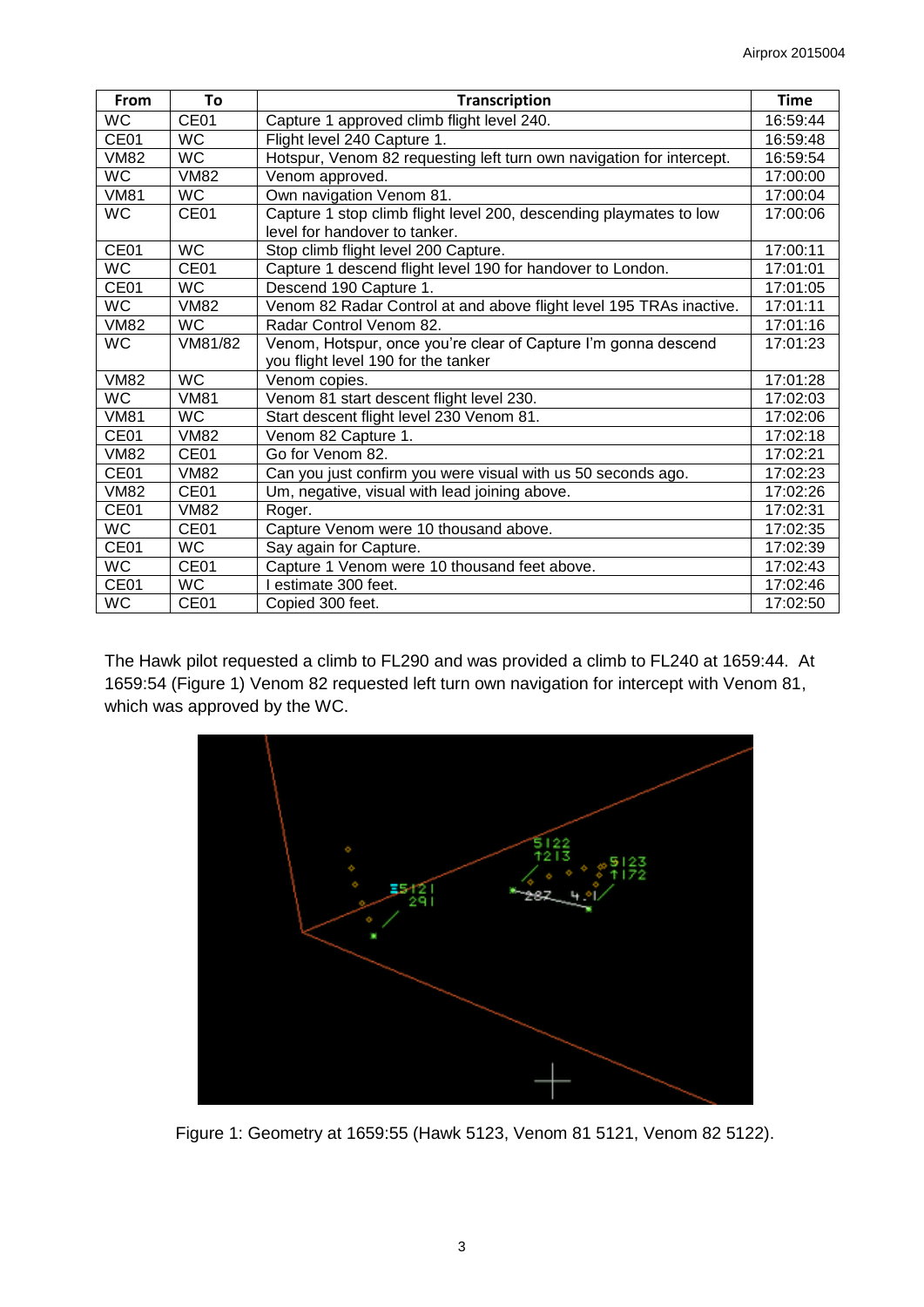At 1700:06, the WC issued a 'stop climb FL200' to the Hawk pilot because he was planning to descend the Typhoons to meet the tanker. At 1700:11 (Figure 2), the Hawk confirmed the stop climb at FL200.



Figure 2: Hawk stopping climb at FL200 at 1700:11. Figure 3: Hawk instructed to descend to FL190 at 1701:01.

At 1701:01 (Figure 3), the Hawk was descended to FL190 with Mode C showing FL199 climbing, and with Venom 82 descending through FL226. At 1701:23 (Figure 4), the WC confirmed that the Typhoons would be descended to FL190 for tanking, once clear of the Hawk.



Figure 4: Geometry at 1701:23. Figure 5: Geometry at 1701:34.

At 1701:34 (Figure 5), Venom 82 was descending through FL204, with the Hawk was in the descent passing FL196. The CPA was estimated at between 1701:42 (Figure 6) and 1701:50 with 0.4 nm and 400 feet separation.



Figure 6: CPA at 1701:42.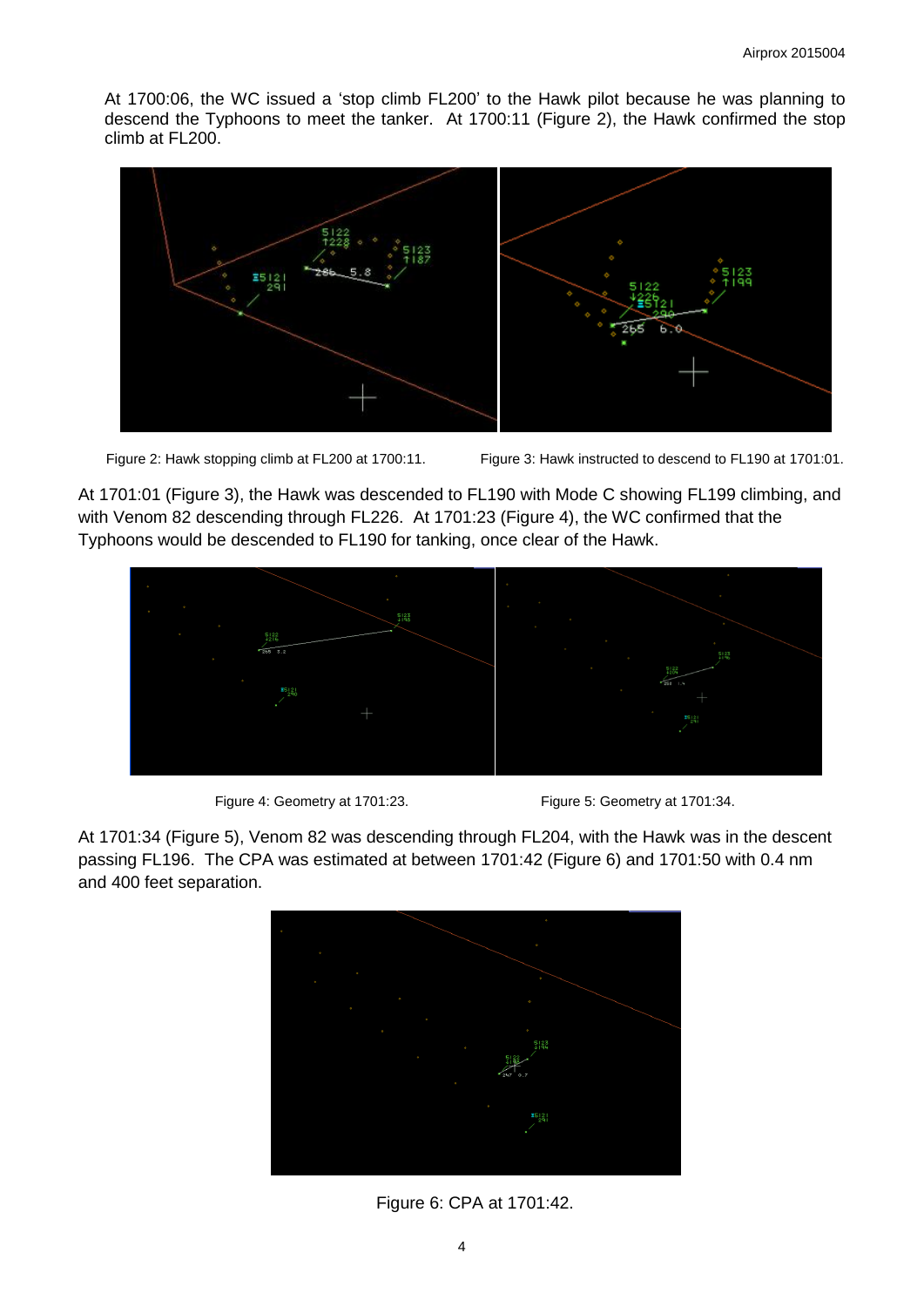At 1702;26, the Hawk requested if Venom 82 was visual and Venom 82 replied with , "*negative, visual with lead joining above*." The WC informed that Venom were 10,000 feet above and the Hawk replied that the estimated separation was 300 feet.

The WC had initially approved a climb for the Hawk to FL240 but this was eventually amended to FL190 at 1701:01 with the Typhoons believed to be joining on a converging heading with the Hawk and Venom 82 actually in the descent passing FL226; no confirmation of the descent was passed over the RT. Venom 82 was put under Radar Control at 1701:11 (although the TRA was active and the Traffic Service was still relevant), and it is not known if the controller noticed the descending Venom 82 as the Typhoons conducted their own join that happened to take them past the flight path of the Hawk. The WC issued a descent to FL230 to Venom 81 post-CPA and commented to the Hawk that 10,000 feet separation existed. This may indicate that the WC had used the Mode C of Venom 81 and assumed that Venom 82 was well above the Hawk and not a factor for Traffic Information. No instruction was given to Venom 82 apart from approving the left turn to intercept Venom 81 at FL290; the WC may have assumed that the Venom 82 would be climbing for the join and the plan was to descend the Typhoon formation to the tanker level of FL190, when clear of the transiting Hawk.

Venom 82 had climbed to FL239 by 1700:26 before beginning a descent, passing FL196 at CPA. Venom 82 was not visual with the Hawk but was visual with the Typhoon playmate who had been maintaining FL290. The pilot of Venom 82 reported being cleared to descend to FL230 and continuing to FL200. The Hawk had gathered from the RT that Venom 82 was joining with Venom 81. Whilst at FL190, the Hawk pilot became visual with Venom 82 at less than 3 nms and subsequently passed behind and slightly below the Typhoon. The Hawk pilot did not take avoiding action but began to doubt whether the Typhoon pilot had been visual following separation that was closer than anticipated.

The normal barriers to an incident of this type would be Traffic Information, Airborne Collision Avoidance Systems (ACAS) and the 'see-and avoid' principle because crews were VMC in an active TRA. Traffic Information was not passed by Hotspur and there does not appear to be communication between controller and aircrew over the Typhoon plan to join. Neither aircraft were fitted with any form of ACAS, and onboard sensors were not used to detect conflictors at this stage. 'See-and-avoid' was the ultimate barrier to prevent collision, and the Hawk pilots were visual at approximately 3 nm; the Typhoon pilot was focussing on joining with the other Typhoon that was above, and was not aware of the Hawk passing 400ft below. CRC Boulmer investigated the incident and produced recommendations to prevent re-occurrence.

## **UKAB Secretariat**

Both pilots had equal responsibility for avoiding collision and for ensuring that they did not fly in such proximity to other aircraft as to create a danger of collision<sup>1</sup>. The incident geometry is converging, and the Hawk pilot was therefore required to give way to the Typhoon<sup>2</sup>.

## **HQ Air Command**

This incident may be attributed to the miscommunication of intentions by the Typhoon (1) pilot when joining with his playmate, in conjunction with an assumption from the Hotspur Controller that Typhoon (1) would climb to the same level as his partner for transit to the tanker.

Due to the use of non-standard phraseology from the Typhoon(1) pilot when requesting 'pick up and join' with Typhoon(2), the Controller may have been under the impression that Typhoon(1) would climb to meet his playmate. As a result, he lowered the transit altitude of the Hawk, prior to handover, to facilitate the descent of the Typhoon formation above. Possibly as a result of the previous assumption, the Controller did not monitor the level of Typhoon (1) and he was not

 $\overline{\phantom{a}}$ 1 SERA 3205 (Proximity)

<sup>&</sup>lt;sup>2</sup> SERA 3210 (Converging)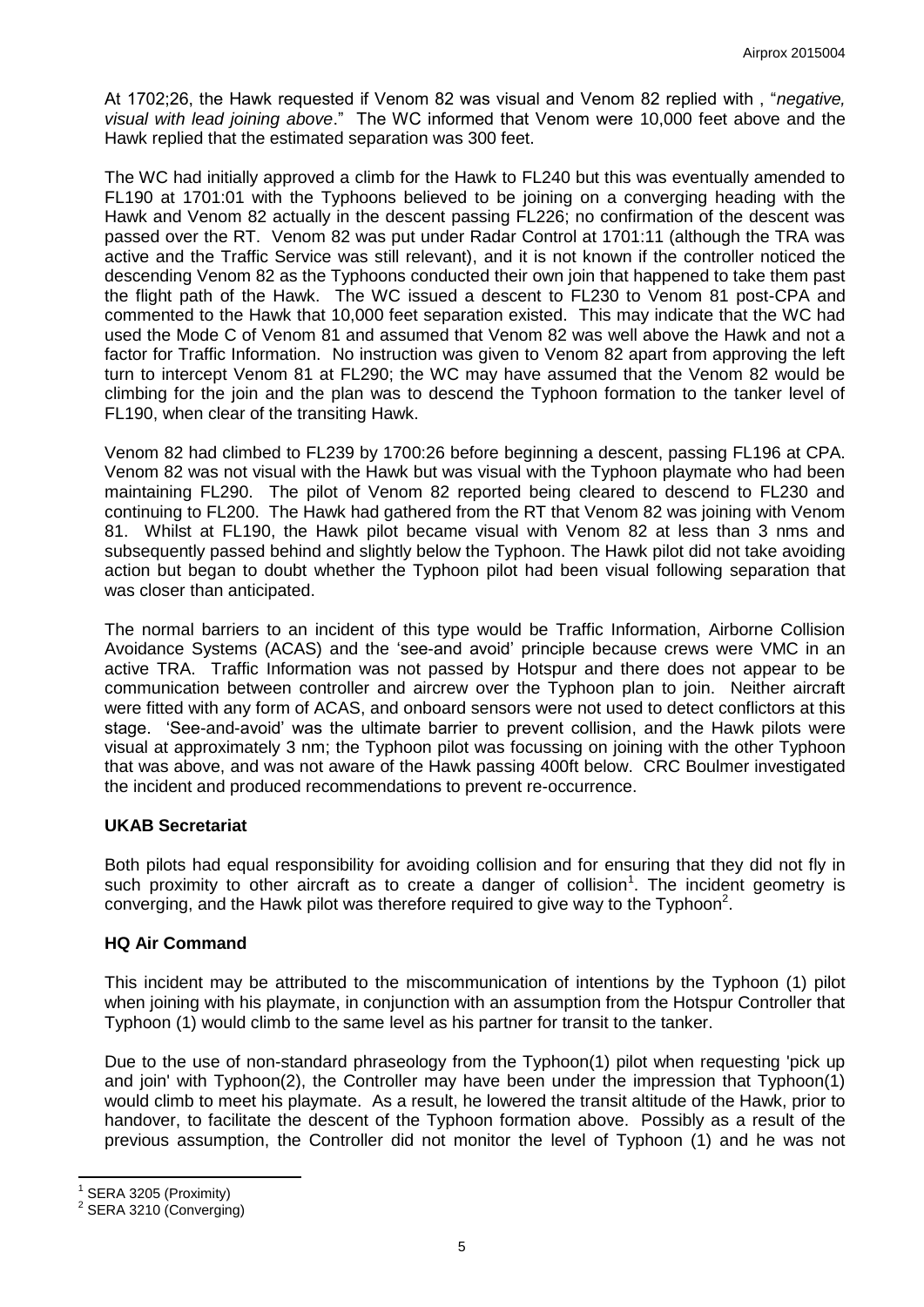aware that his instruction for the formation to descend to FL230 resulted in Typhoon (1) manoeuvring to FL200 to maintain separation from the aircraft joining from above; this issue was compounded by the pilot of Typhoon (1) not complying with his clearance or informing the Controller of his intentions. Consequently, Traffic Information was not passed to either the Hawk or Typhoon (1) pilots as the Controller did not believe that their tracks would impinge on each other.

In this instance, see-and-avoid from the Hawk pilot ensured that safe separation was maintained and a more serious event did not occur. However, it is evident that both the Hotspur Controller and the Typhoon (1) pilot had lost situational awareness (SA) of the proximity of the Hawk. As neither aircraft was fitted with ACAS/TAS the barrier was not available. Nevertheless, this equipment may have assisted in improving SA for both crews, especially given the difficulty of judging closure distances during twilight conditions.

### **Summary**

An Airprox was reported when a Hawk and a Typhoon flew into proximity on Thursday  $22^{\text{nd}}$ January 2015. Both pilots were operating under VFR in VMC and both were in a receipt of a Traffic Service from Boulmer Radar.

### **PART B: SUMMARY OF THE BOARD'S DISCUSSIONS**

Information available included reports from the pilots of both aircraft, transcripts of the relevant RT frequencies, radar photographs/video recordings, reports from the air traffic controllers involved and reports from the appropriate ATC and operating authorities.

The Board initially considered the actions of the Typhoon (1) pilot. They noted that he had disengaged from the Hawk after a target acquisition exercise and was displaced both laterally and vertically from his playmate, Typhoon (2). Implicit in his request to join with Typhoon (2) was the expectation by Hotspur that he would climb to do so. Unfortunately, his intentions were not explicitly communicated to Hotspur and, after visually acquiring Typhoon (2), he did not climb as expected but descended to facilitate Typhoon (2)'s own forthcoming descent for transit to join the tanker. Without any situational awareness of the Hawk, this unwittingly put him in potential confliction with it. Although the two Typhoon pilots discussed via internal communications the fact that Typhoon(1) was considerably lower than Typhoon(2), in mirror formation the two aircraft were some 9000ft apart but this information was not passed to Hotspur; the Board considered that this lack of information flow to Hotspur by the Typhoon(1) pilot was contributory to the incident. It was clear to the Board that the Typhoon(1) pilot's mental model had discounted the Hawk in the belief that it had departed the area, was not a factor, and that the priority was to facilitate the join with Typhoon(2) for their formation transit to the tanker. Not being privy to the actual geometry or capabilities of the Typhoon sensors, the Board wondered whether the pilot of Typhoon (1) might have been able to make more use of his aircraft's onboard sensors to improve his situational awareness given that he was effectively an individual manoeuvring element responsible for his own collision avoidance prior to his join with Typhoon (2).

Turning to the Hawk pilot, the Board noted that he was originally cleared to climb to FL240, but that this was subsequently amended to a descent to FL190 as Hotspur planned to descend the Typhoon pair in order to rendezvous them with a tanker. Alerted to a potential conflict, the Board commended the Hawk pilot for maintaining comprehensive situational awareness without the aid of any available sensors other than see-and-avoid and RT. They considered that it had been the Hawk pilot's effective and timely actions which had avoided any risk of collision.

In considering the controller's actions, it was clear to the Board that the Hotspur controller expected that Typhoon (1) pilot would climb and formate with his playmate Typhoon (2), at FL290, before subsequent manoeuvring for rendezvous with the tanker. However, he had not positively confirmed that this was the course of action that the Typhoon (1) pilot had intended, and neither did he monitor the altitude of Typhoon (1). As a result, he did not notice the confliction with the Hawk due to his